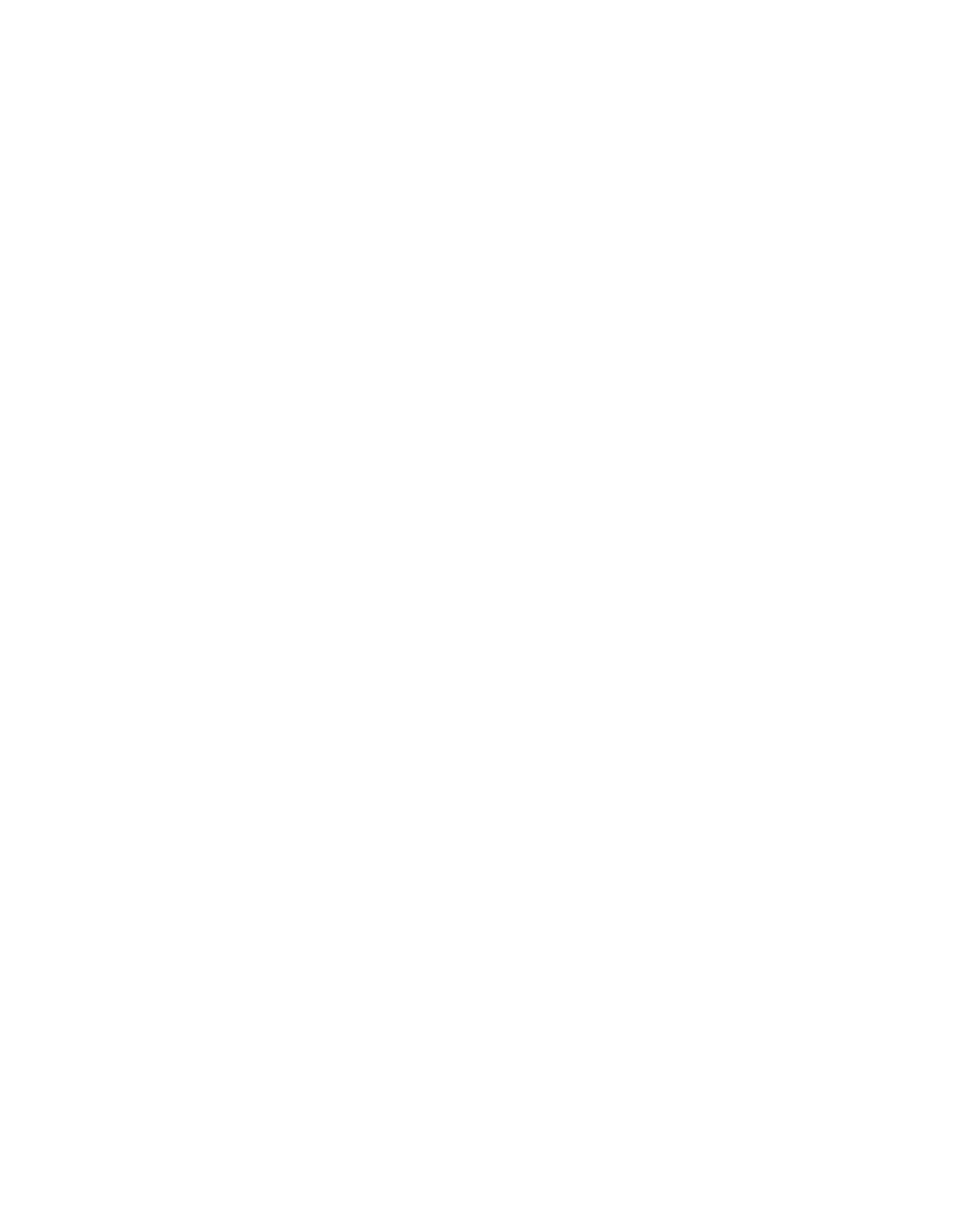## **INVENTION NAME NOT YET DEFINED**

#### **FIELD OF THE INVENTION**

[**0001**] Describe the field of the invention like...

[**0002**] The present invention relates to . . . and in particular to . . .

[**0003**] In other words, the basic types of things that the invention improves or is implemented in.

### **BACKGROUND OF THE INVENTION**

[**0004**] Describe the past. Focus on problems that you will be solving. Talk about prior-art in detail to describe what has been done before and what the problems are. You are telling a story that inevitably leads up to ending statements like:

[**0005**] What is needed is. . .

[**0006**] The things that are needed will be put forth as solutions in the next section.

#### **OBJECTS OF THE INVENTION**

[**0007**] It is an object of this invention to . . . Note that the objects should match the things that are needed as described in the last section. Do not describe the invention here, just the problems that will be solved or the utility of the invention.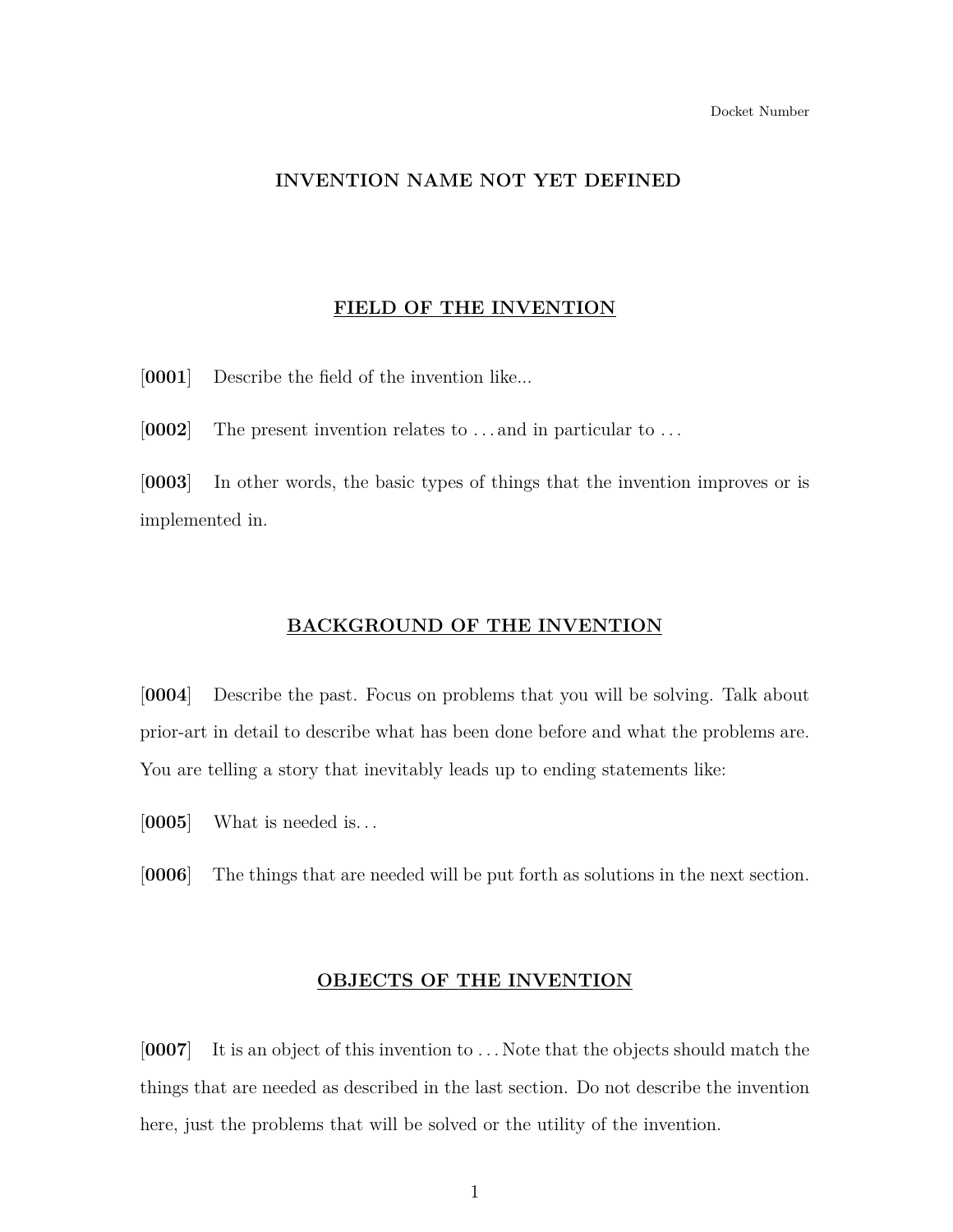[**0008**] Still other objects and advantages of the invention will in part be obvious and will in part be apparent from the specification and drawings.

#### **SUMMARY OF THE INVENTION**

[0009] In order to overcome ..., we do...

[**0010**] The invention accordingly comprises the several steps and the relation of one or more of such steps with respect to each of the others, and the apparatus embodying features of construction, combinations of elements and arrangement of parts that are adapted to affect such steps, all is exemplified in the following detailed disclosure, and the scope of the invention will be indicated in the claims.

#### **BRIEF DESCRIPTION OF THE DRAWINGS**

[**0011**] For a more complete understanding of the invention, reference is made to the following description and accompanying drawings, in which:

- [**0012**] FIG. 1 is an example drawing created in Visio; and
- [**0013**] FIG. 2 is an example drawing created in TpX.

#### **DETAILED DESCRIPTION OF THE PREFERRED EMBODIMENTS**

[**0014**] The details of the invention go here. I will use this area to make reference to the drawings so you can see how it's done.

2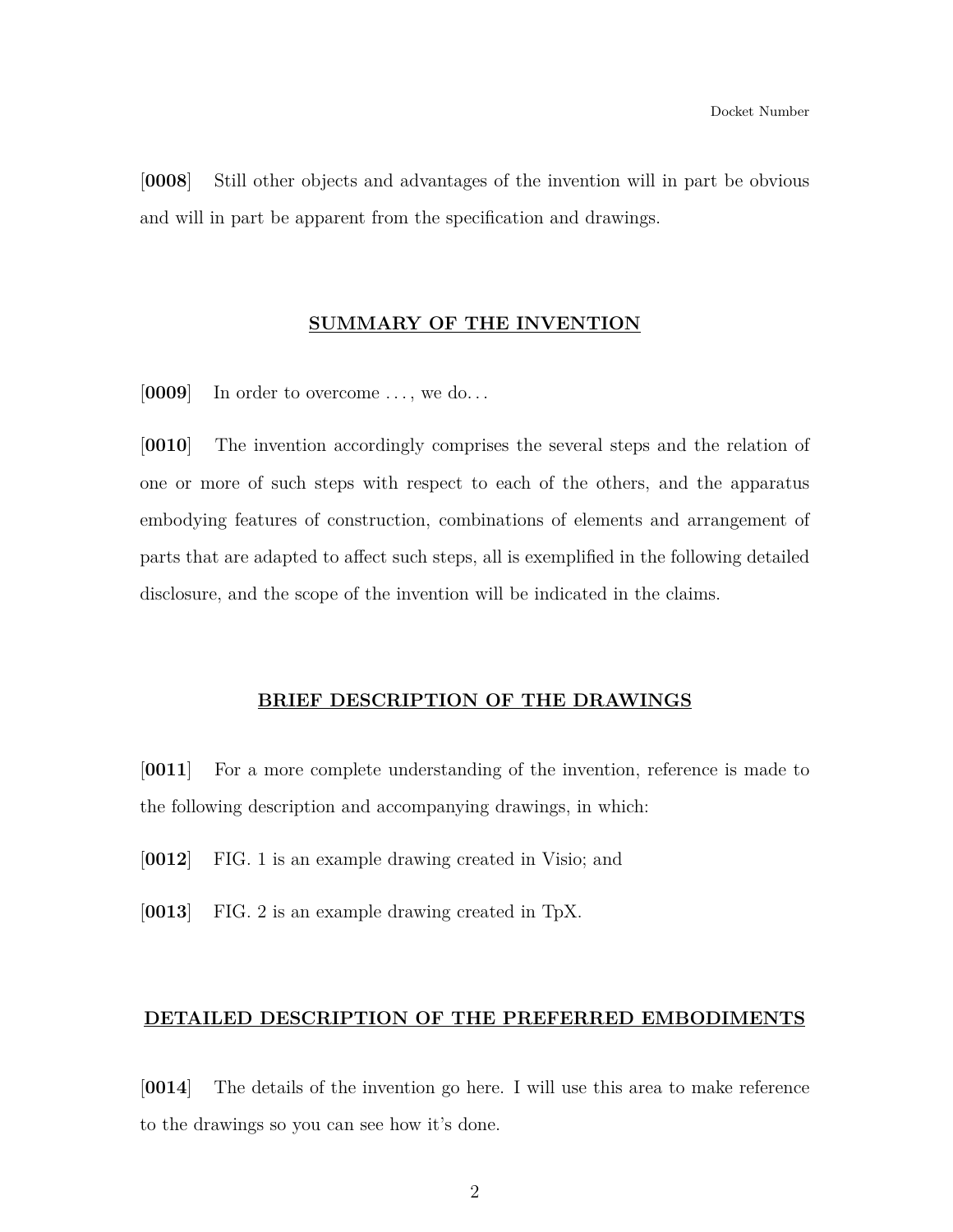[**0015**] The arrangement in FIG. 1 shows an exemplary arrangement of a preferred embodiment. In FIG. 1, one sees a widget  $\lceil 1 \rceil$  and a thing  $\lceil 2 \rceil$  with a preferable connection  $\lceil 3 \rceil$  that enables the thing  $\lceil 2 \rceil$  to process the data coming from the widget [ 1 ]. I think you get the idea. You can refer to the number as 1 and if you need it underlined in a drawing, use  $1$ .

[**0016**] You can either write: thing [2] or you can write thing [2]. They both produce the same thing.

<span id="page-4-0"></span>[**0017**] Note that you make and refer to equations like this:

$$
E = mc^2 \tag{1}
$$

<span id="page-4-1"></span>[**0018**] One of my favorite equations is:

$$
e^{j\theta} = \cos(\theta) + j \cdot \sin(\theta) \tag{2}
$$

[**0019**] We refer to the first equation as [\(1\)](#page-4-0) and the second as [\(2\)](#page-4-1). The second equation [\(2\)](#page-4-1) is Euler's equation.

[**0020**] It will thus be seen that the objects set forth above, among those made apparent from the preceding description, are efficiently attained and, because certain changes may be made in carrying out the above method and in the construction(s) set forth without departing from the spirit and scope of the invention, it is intended that all matter contained in the above description and shown in the accompanying drawings shall be interpreted as illustrative and not in a limiting sense.

[**0021**] It is also to be understood that the following claims are intended to cover all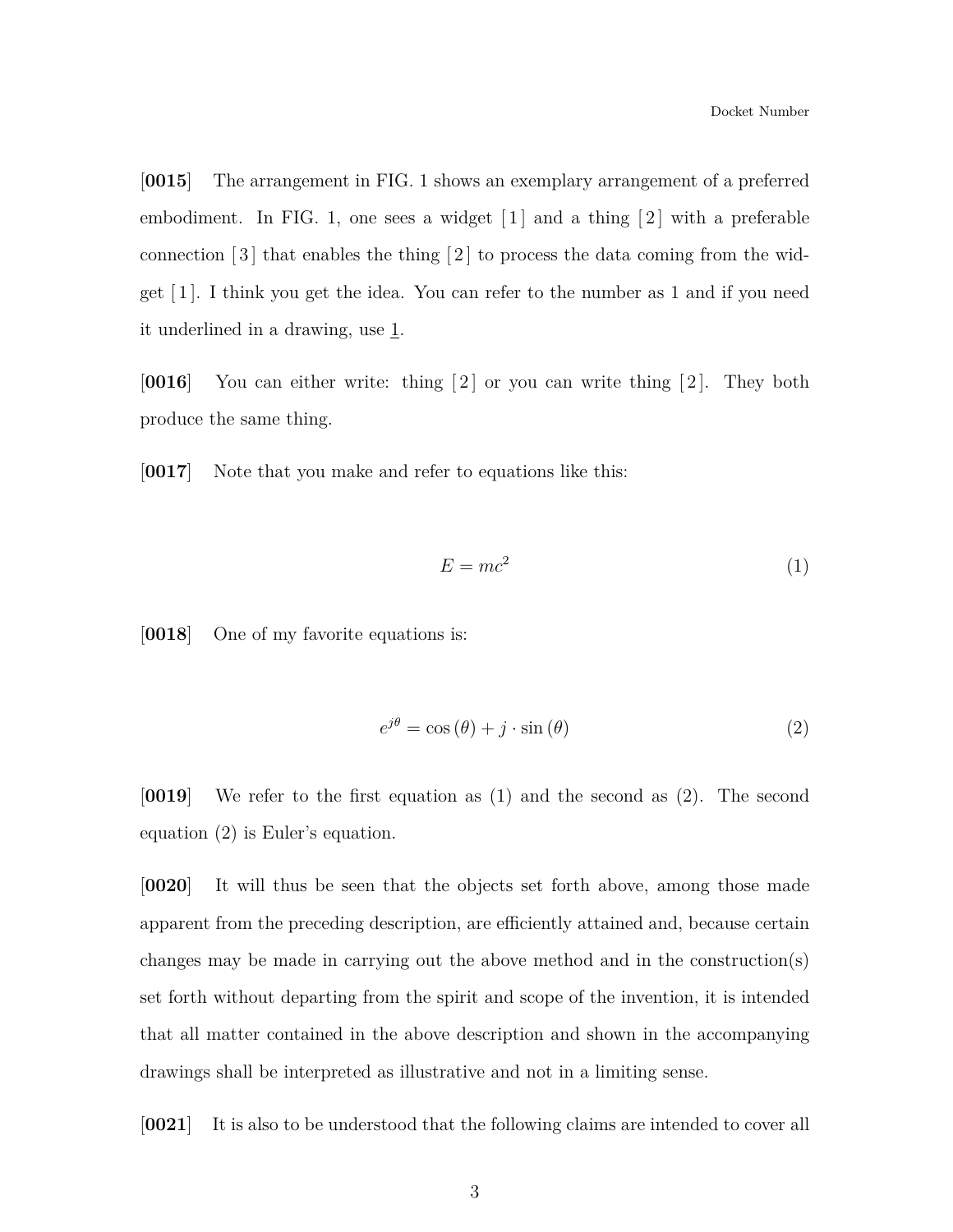of the generic and specific features of the invention herein described and all statements of the scope of the invention which, as a matter of language, might be said to fall therebetween.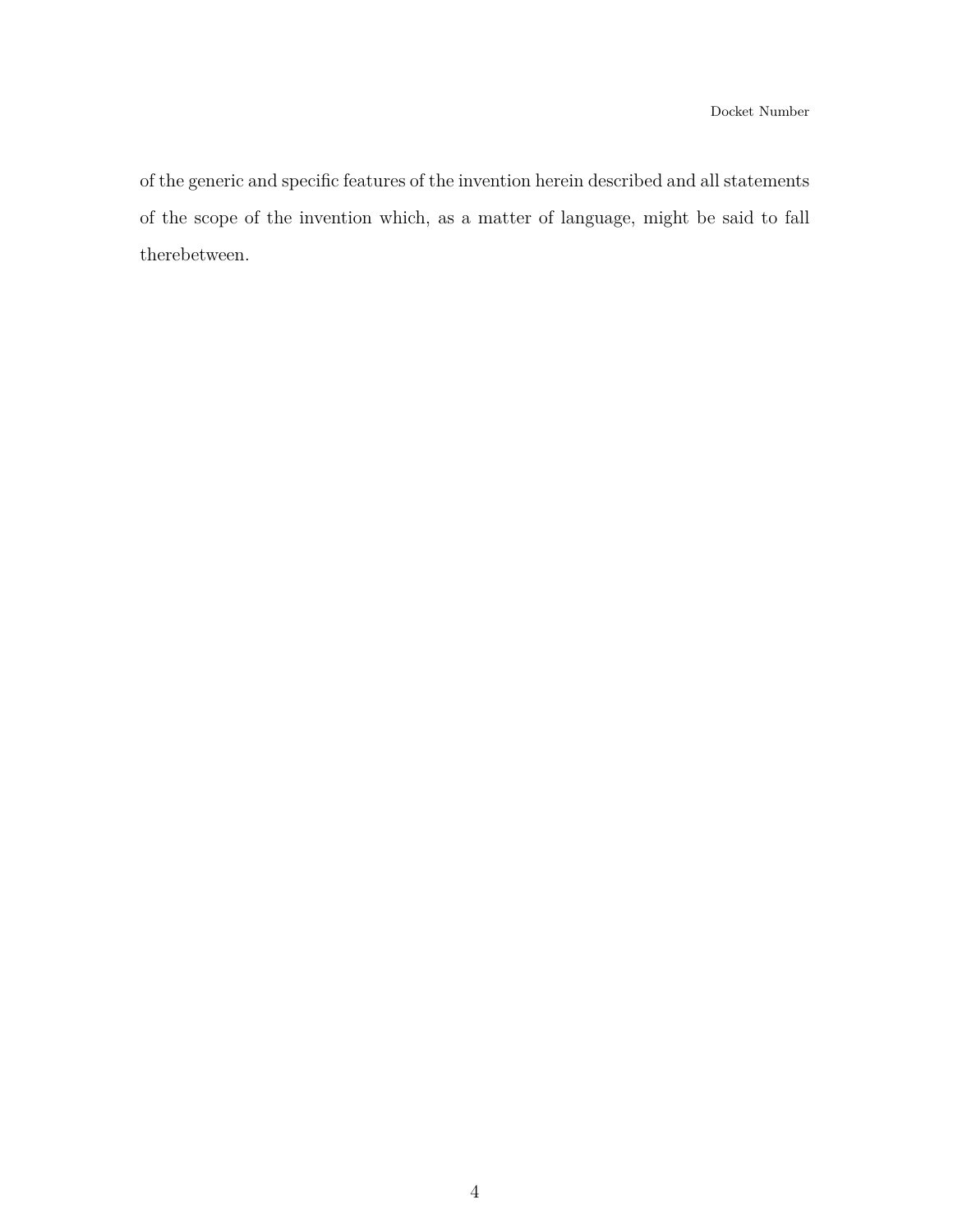Docket Number

<span id="page-6-0"></span>What is claimed:

- 1. This is an independent claim.
- 2. The method of claim [1](#page-6-0) further comprising. . .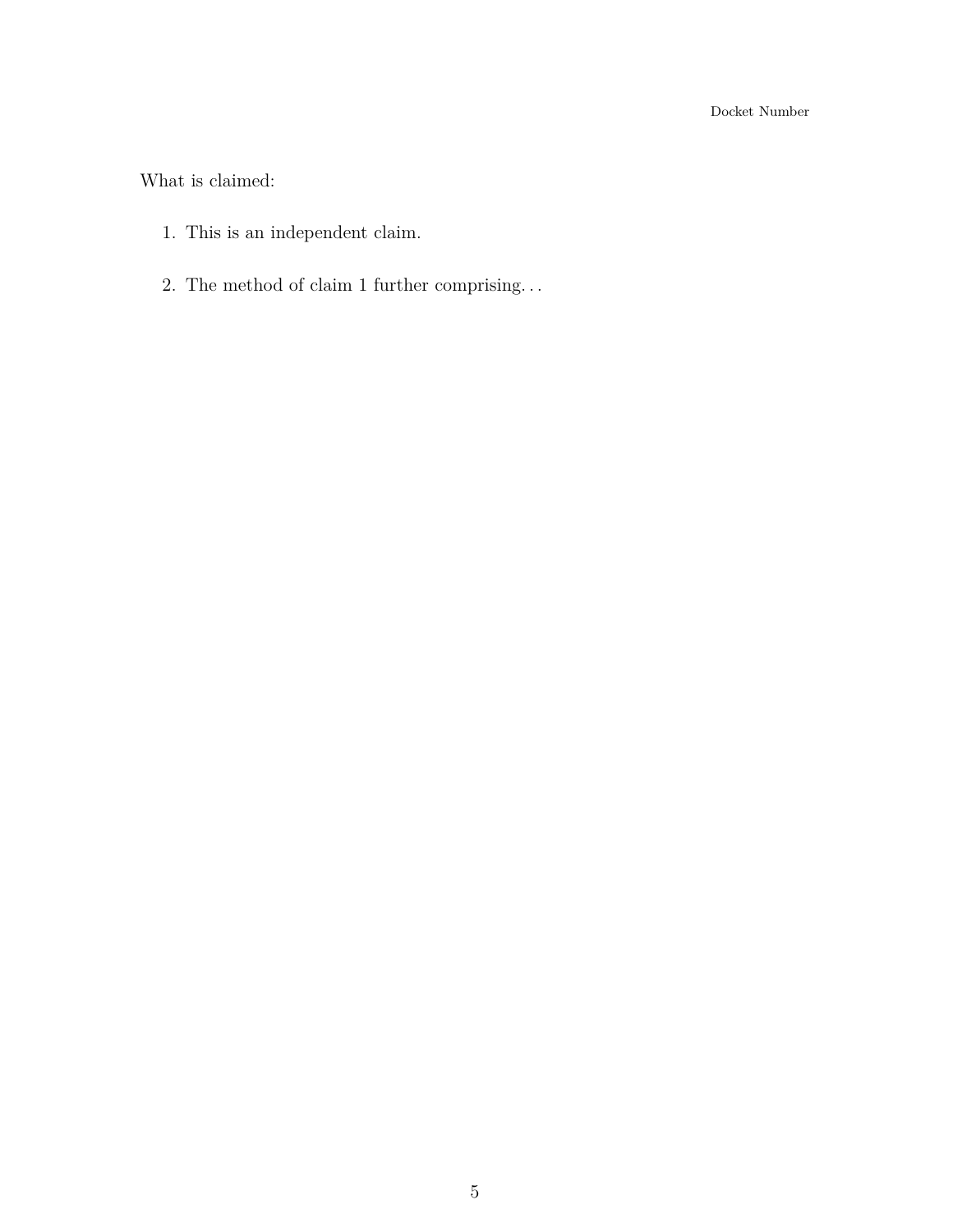Docket Number

# **ABSTRACT**

A simple statement of what the invention pertains to.  $\ldots$